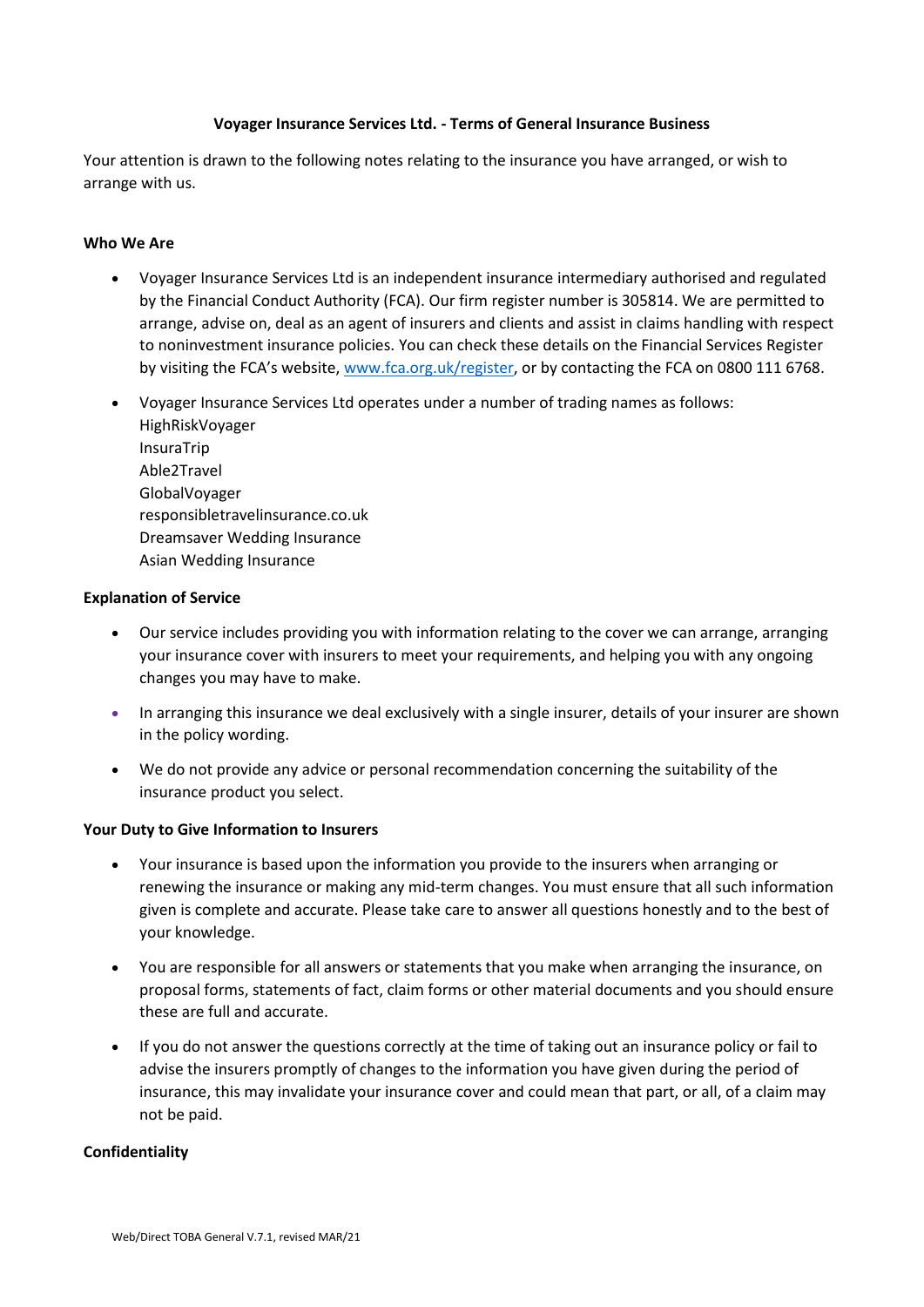- All personal information about you will be treated as private and confidential (even when you are no longer a customer), except where the disclosure is made at your request, with your consent, in relation to arranging your insurance or where we are required to by law.
- Some or all of the information you supply to us in connection with your insurance proposal will be held on computer and may be passed to insurance and/or other companies for underwriting and claims purposes.
- Under current Data Protection legislation you have a right of access to see personal information about you that is held in our records, whether electronically or manually. If you have any queries, please write to the Operations Director at Voyager Insurance Services Ltd., 13-21 High Street, Guildford, Surrey GU1 3DG.
- For more information please refer to our Privacy Notice at [www.voyagerinsurance.com/privacy/](http://www.voyagerinsurance.com/privacy/)

# **How to claim**

• Please refer to your policy wording if you need to make a claim. You should contact the specified claims handlers as soon as possible. If in any doubt about whom to contact, please telephone us on 01483 806 680.

## **Fees and Charges**

• Alterations & Cancellations - An administration fee of £15 may be charged for any alteration or for any cancellation of a policy outside the initial 14 day 'cooling off' period. If your departure date falls within 14 days from the date of purchase then your 'cooling off' period is reduced accordingly. If you have already travelled on the date the policy is purchased, then no 'cooling off' period applies.

## **Protecting your money**

• Prior to your premium being forwarded to the insurers, and for your protection, we hold premiums and claims monies received as agent of your insurer and your policy is treated as having been paid for once you have paid us.

## **Complaints**

• It is our intention to provide a high level of service at all times. If, however, you have reason to make a complaint about our service, we have internal procedures for handling complaints fairly and promptly. In the first instance you should contact the Managing Director at Voyager Insurance Services Ltd, 13-21, High Street, Guildford, Surrey GU1 3DG or telephone 01483 806 680.

In the event of a complaint:

- Where we cannot resolve a complaint within three business days, we will acknowledge the complaint promptly and, in any event, within five business days.
- Wherever possible, your complaint will be dealt with within 20 business days and if compensation or redress is felt to be appropriate details of this will be provided. If it is felt that your complaint is not justified you will be provided with full reasons for this decision.
- If it is not possible to respond to your complaint within 20 business days you will be advised of the reasons in writing and given a note of when you may expect a final response.